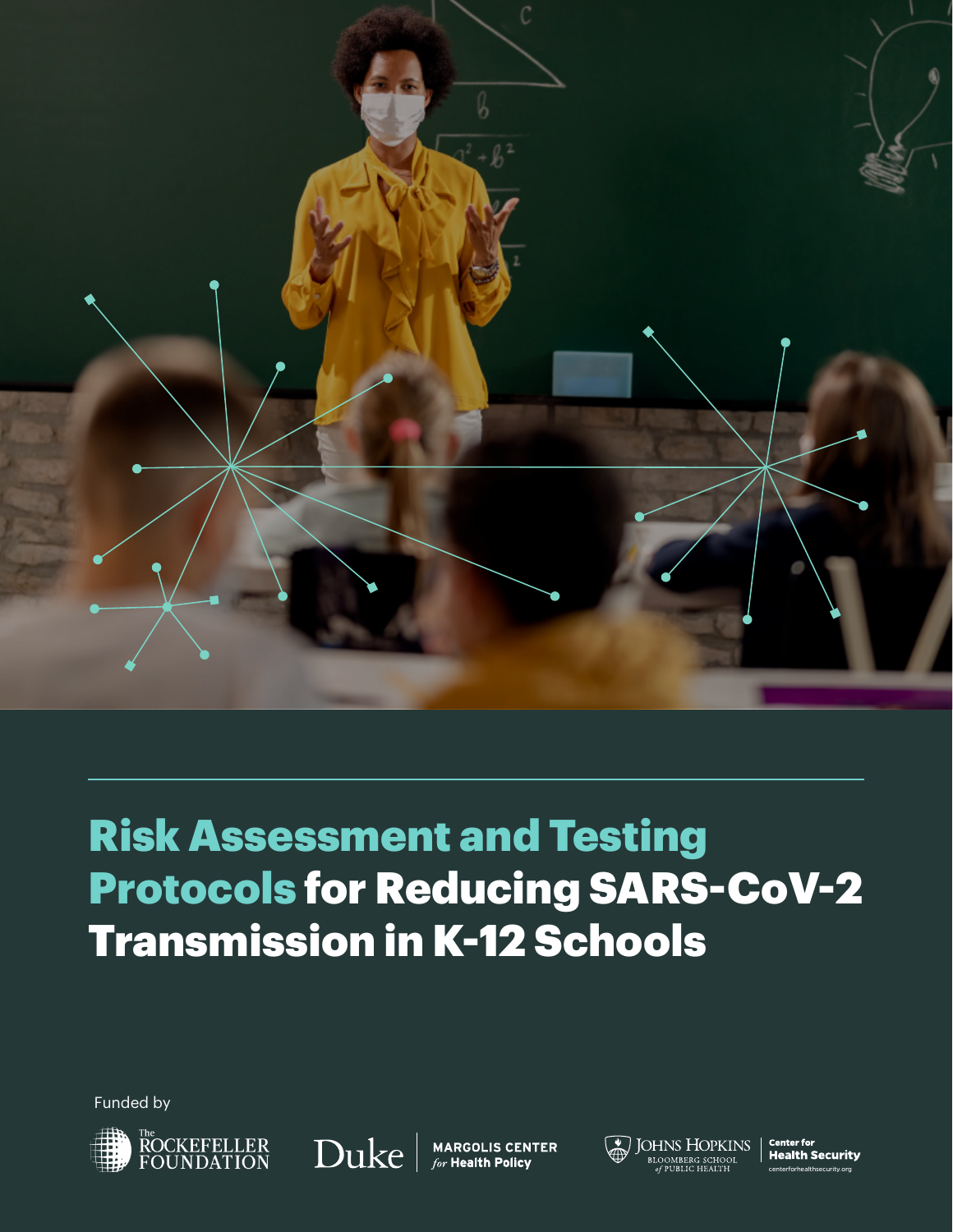### **Authors**

**Caitlin Rivers, PhD, MPH**  Senior Scholar, Johns Hopkins Center for Health Security

**Christina Silcox, PhD** Managing Associate, Duke-Margolis Center for Health Policy

**Christina Potter, MSPH**  Analyst, Johns Hopkins Center for Health Security

**Michelle Franklin, PhD, MSN, FNP-BC, PMHNP-BC, CNS** Postdoctoral Research Associate, Duke-Margolis Center for Health Policy

**Rebecca Ray** Senior Research Assistant, Duke-Margolis Center for Health Policy

**Mira Gill** Research Assistant, Duke-Margolis Center for Health Policy

**Mark McClellan MD, PhD** Director, Duke-Margolis Center for Health Policy

### **Acknowledgements**

This report benefited from the input of a number of experts in health policy, diagnostic testing, infectious diseases, and test manufacturing. We would like to thank all of the individuals who provided discussion, input, and review throughout the development of this report. In particular we would like to thank Daniel Larremore of the University of Colorado Boulder for the modeling results used in this report. We also thank the rest of the Covid-19 Testing Strategy Group at Duke-Margolis, Marta Wosińska, Gillian Sanders Schmidler, Marianne Hamilton Lopez, Dave Anderson, and Anna Zavodszky, as well as Ethan Borre and Megan Knauer, for their thought leadership and content assistance. In addition, we would like to thank the rest of the team at the Johns Hopkins Center for Health Security, as well as Keisha Scarlett, Michael Lach and Anita Cicero for their expert review, advice and insight. Finally, we would like to thank Jonathan Quick, Andrew Sweet, and Leah Perkinson at The Rockefeller Foundation, and participants in the Rockefeller Pilot Cities for their input and assistance throughout the process.

All views expressed are solely those of the authors.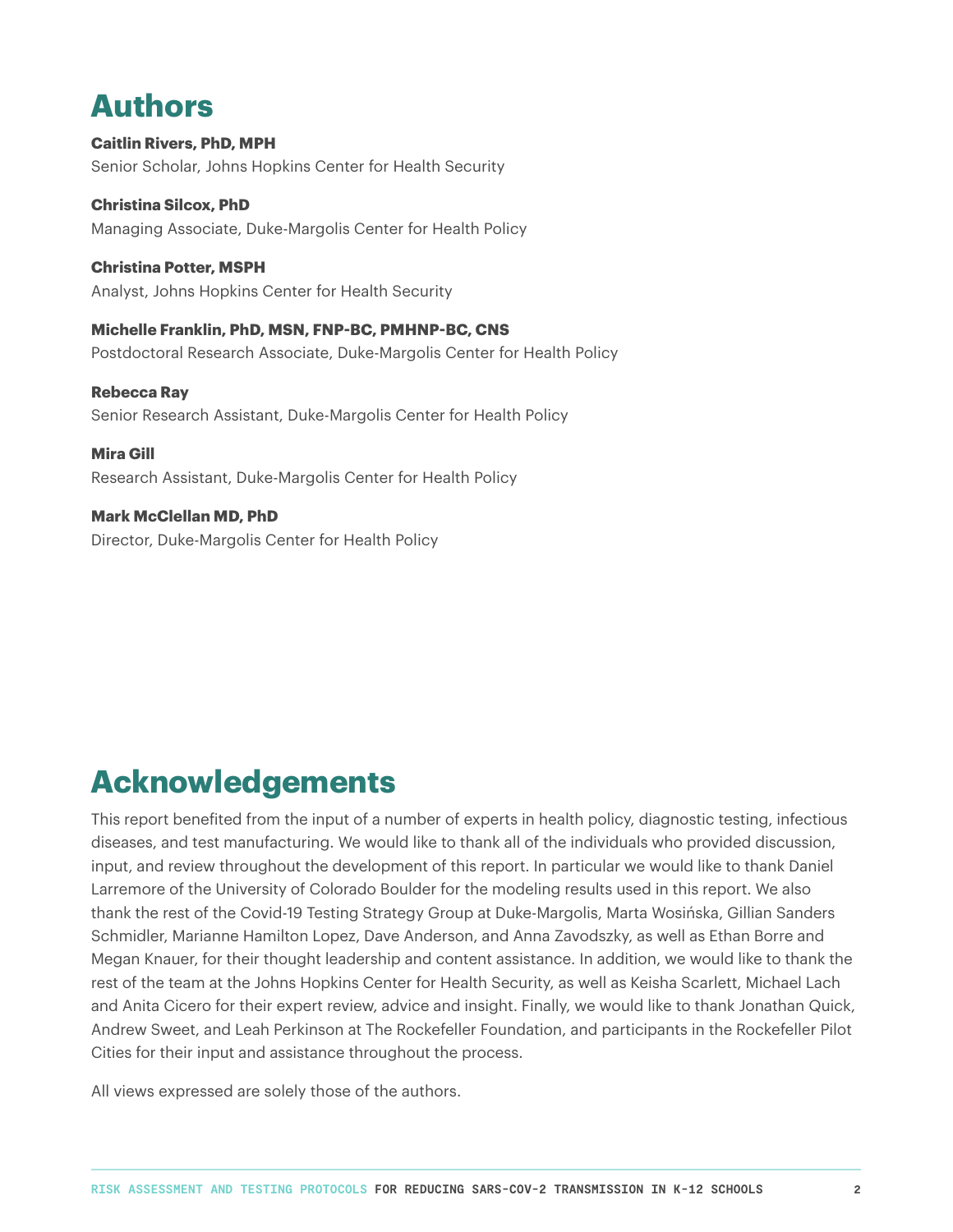## **Funding**

This report was funded by The Rockefeller Foundation and the Margolis Family Foundation.

### **Disclosures**

Mark B. McClellan, MD, PhD, is an independent board member on the boards of Johnson & Johnson, Cigna, Alignment Healthcare, and Seer; co-chairs the Guiding Committee for the Health Care Payment Learning and Action Network; and receives fees for serving as an advisor for Arsenal Capital, Blackstone Life Sciences and MITRE. The other authors have no financial interests related to K-12 schools, testing, or other content included in this report to disclose.

## **About the Duke-Margolis Center for Health Policy**

The Robert J. Margolis, MD, Center for Health Policy at Duke University is directed by Mark McClellan, MD, PhD, and brings together expertise from the Washington, DC, policy community, Duke University, and Duke Health to address the most pressing issues in health policy. The mission of Duke-Margolis is to improve health and the value of health care through practical, innovative, and evidence-based policy solutions. Duke-Margolis catalyzes Duke University's leading capabilities, including interdisciplinary academic research and capacity for education and engagement, to inform policy making and implementation for better health and health care. For more information, visit [healthpolicy.duke.edu.](https://healthpolicy.duke.edu/)

## **About the Johns Hopkins Center for Health Security**

The Johns Hopkins Center for Health Security works to protect people's health from epidemics and disasters and ensure that communities are resilient to major challenges. The Center for Health Security studies the policies, organizations, systems, and tools to prevent and respond to outbreaks and public health crises, and advances policies and practice to address a range of challenges, including the global rise in emerging infectious diseases, a continued risk of pandemic flu, major natural disasters, our dependence on vulnerable infrastructure, outbreaks of foodborne illness, and the potential for biological, chemical, or nuclear accidents or intentional threats.

### **About The Rockefeller Foundation**

The Rockefeller Foundation advances new frontiers of science, data, and innovation to solve global challenges related to health, food, power, and economic mobility. As a science-driven philanthropy focused on building collaborative relationships with partners and grantees, The Rockefeller Foundation seeks to inspire and foster large-scale human impact that promotes the well-being of humanity throughout the world by identifying and accelerating breakthrough solutions, ideas, and conversations. For more information, sign up for our newsletter at [rockefellerfoundation.org](https://www.rockefellerfoundation.org/) and follow us on Twitter [@RockefellerFdn](https://twitter.com/rockefellerfdn?lang=en).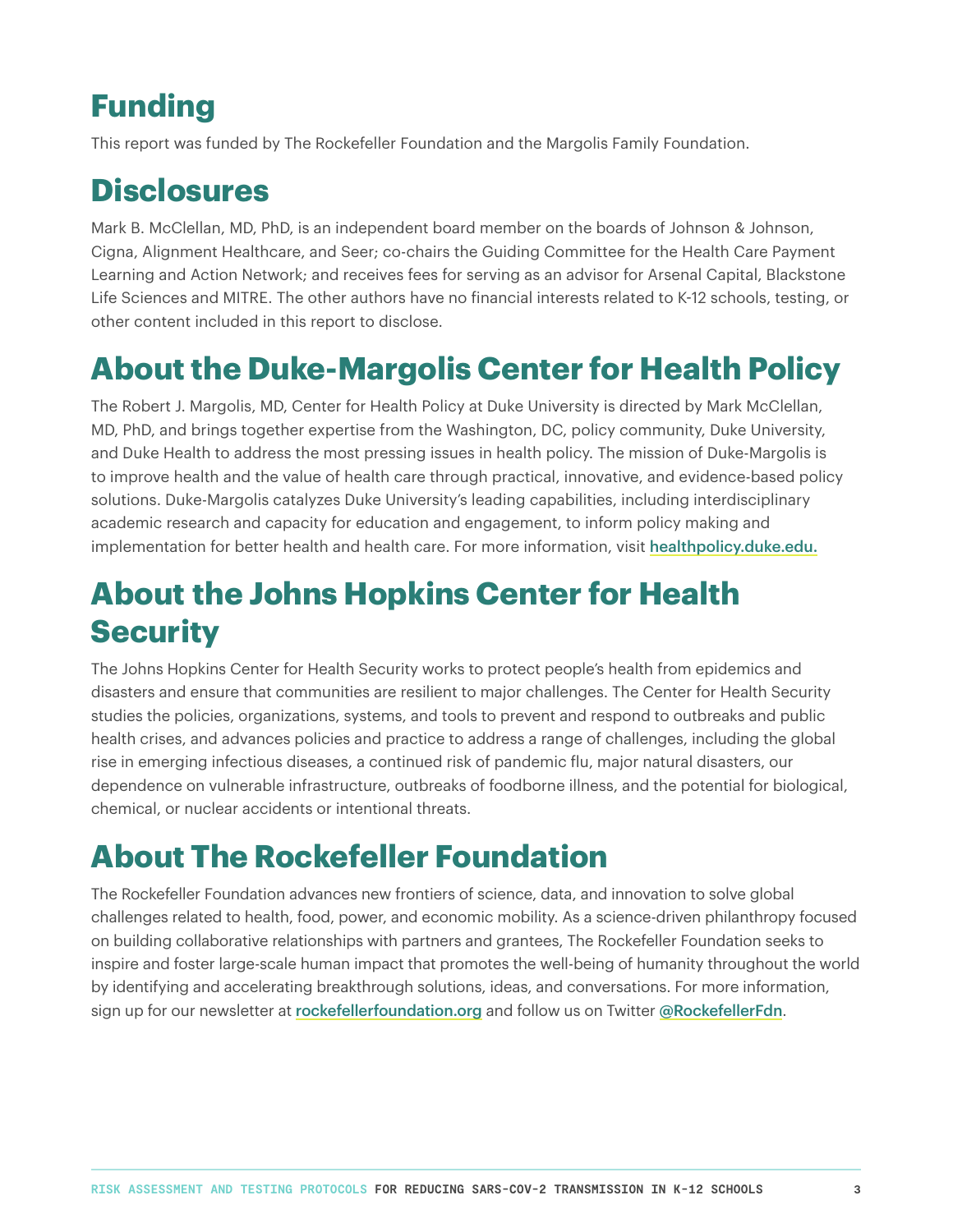### **Objective**

The purposes of this document are to 1) help school administrators to assess the risk of SARS-CoV-2 (the virus that causes Covid-19**<sup>1</sup>** ) in their schools, and 2) identify key considerations in developing a screening program to regularly test students and staff for the virus to support schools to open in-person more safely.

### **Introduction**

For many children in the United States, the 2020 school year is beginning online, presenting a difficult set of challenges to keep kids learning. The [importance](https://www.cdc.gov/coronavirus/2019-ncov/community/schools-childcare/reopening-schools.html) of schools goes far beyond the academic benefits of in-person instruction. Schools provide meals, access to health services, and a [safe space](https://www.nap.edu/catalog/25858/reopening-k-12-schools-during-the-covid-19-pandemic-prioritizing) for students to develop social and emotional skills. Prolonged school closures can jeopardize access to these resources, particularly for the most vulnerable students. School closures also affect parents and guardians. More than [41 million](https://www.brookings.edu/research/working-parents-are-key-to-covid-19-recovery/) adults were a care provider for a child under the age of 18 in the United States in 2018. During the Covid-19 pandemic, the care of children for many of these adults has collided with work. A [survey](https://cssh.northeastern.edu/policyschool/covid-19-the-economy-and-childcare-a-conundrum/) of working parents in May and June by Northeastern University reported that 13% of the 2,557 participants had to reduce their working hours or leave work entirely to compensate for the loss of childcare availability due to school and childcare closures. Those still working reported an average of eight working hours of the week lost to childcare needs.

While schools provide many important benefits, they also are at risk for outbreaks. [Recent studies](https://wwwnc.cdc.gov/eid/article/26/10/20-1315_article) have [found](https://www.cdc.gov/mmwr/volumes/69/wr/mm6931e1.htm) that [infected children](https://www.cdc.gov/mmwr/volumes/69/wr/mm6940e2.htm?s_cid=mm6940e2_w) are able to [transmit](https://www.cdc.gov/mmwr/volumes/69/wr/mm6937e3.htm?s_cid=mm6937e3_w) SARS-CoV-2 to other children and adults. It has also become clear that infected children are often asymptomatic (e.g., 57% of students involved in an [Israel](https://www.eurosurveillance.org/content/10.2807/1560-7917.ES.2020.25.29.2001352) school outbreak were asymptomatic, and 41% of students from a retrospective analysis of primary school outbreaks in [France](https://www.medrxiv.org/content/10.1101/2020.06.25.20140178v2) were asymptomatic), making symptom screening or temperature checks [insufficient](https://www.cdc.gov/mmwr/volumes/69/wr/mm6937e3.htm) to identify potentially infectious children. The concern is that schools that reopen for in-person learning, particularly those in high-prevalence**2** communities, will face cases and outbreaks of Covid-19. Without mitigation measures in place, schools are considered a [high-risk environment](https://www.centerforhealthsecurity.org/our-work/publications/public-health-principles-for-a-phased-reopening-during-covid-19-guidance-for-governors) for transmission due to close and prolonged contact among large numbers of people in a poorly ventilated, indoor environment with many high-touch surfaces.

Unmitigated or uncontrolled school-related outbreaks can have substantial impacts on students, household members, teachers and the wider community. While infected children are [less likely](https://www.cdc.gov/mmwr/volumes/69/wr/mm6914e4.htm?s_cid=mm6914e4_w) than adults to require hospitalization, it is [possible](https://www.cdc.gov/mmwr/volumes/69/wr/mm6924e2.htm?s_cid=mm6924e2_w) for children to become severely ill. The American Academy of Pediatrics [and the Children's Hospital Association](https://services.aap.org/en/pages/2019-novel-coronavirus-covid-19-infections/children-and-covid-19-state-level-data-report/) note that 0.2% - 7.9% of all child Covid-19 cases resulted in hospitalization, constituting 0.7% - 3.6% of total hospitalizations. Children represent [less than 1%](https://services.aap.org/en/pages/2019-novel-coronavirus-covid-19-infections/children-and-covid-19-state-level-data-report/) of deaths

**<sup>1</sup>** Covid-19: The name of the disease caused by the novel coronavirus, SARS-CoV-2.

**<sup>2</sup>** Community prevalence: The number of people currently infected with SARS-CoV-2 infection in the community (e.g., city, county).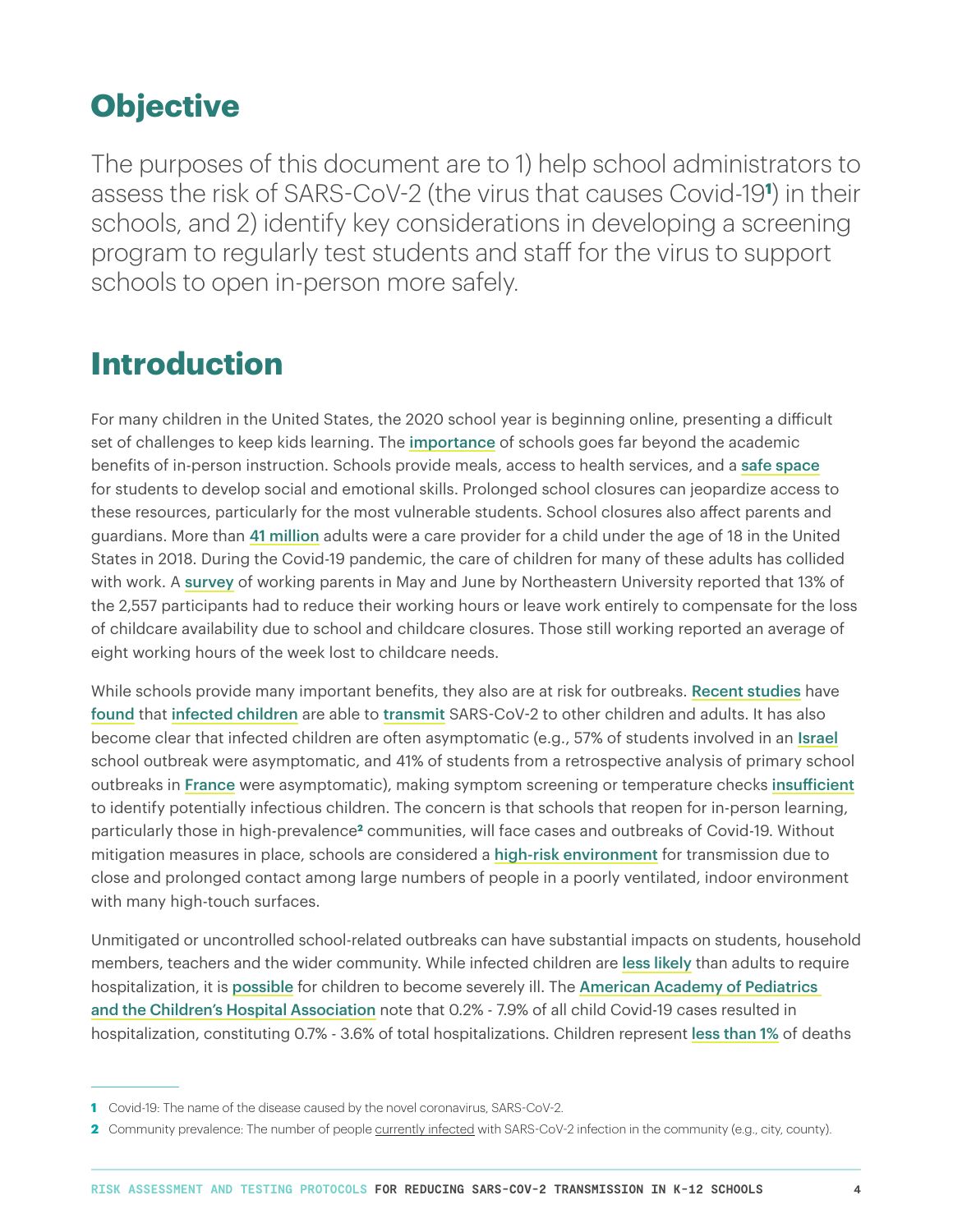due to Covid-19 in the United States, and the [case fatality rate](https://services.aap.org/en/pages/2019-novel-coronavirus-covid-19-infections/children-and-covid-19-state-level-data-report/) among children has been consistently under 1%. However, the risks of severe illness are [disproportionately](https://www.cdc.gov/mmwr/volumes/69/wr/mm6937e4.htm?s_cid=mm6937e4_w) high in children of color; 78% of Covid-19 deaths in children under the age of 21 reported from mid-February to July 2020 were Hispanic, non-Hispanic Black, and non-Hispanic American Indian/Alaska Native children. Furthermore, it is not only children who are at risk of outbreaks in school buildings. Outbreaks in a school in [Israel](https://www.eurosurveillance.org/content/10.2807/1560-7917.ES.2020.25.29.2001352) and a summer camp in the state of [Georgia](https://www.cdc.gov/mmwr/volumes/69/wr/mm6931e1.htm?s_cid=mm6931e1_w) led to infections in 16.6% and 56% of staff, respectively. School outbreaks also can easily spill into the greater community, such as what occurred in [Israel](https://www.eurosurveillance.org/content/10.2807/1560-7917.ES.2020.25.29.2001352) when 87 close contacts**<sup>3</sup>** of school community members became infected.

In order to facilitate the safe reopening of schools, measures to prevent SARS-CoV-2 transmission must be at the forefront. This document aims to aid discussion around whether and how to reopen by 1) helping school administrators to assess the risk of SARS-CoV-2 in their schools and 2) identifying key considerations in developing a screening program to regularly test students and staff for the virus to support schools to open in-person more safely. Because the evidence on how to open is limited, school administrators should expect guidance to evolve, as schools develop more experience and evidence.



**<sup>3</sup>** Close contact: According t[o](https://www.cdc.gov/coronavirus/2019-ncov/php/contact-tracing/contact-tracing-plan/contact-tracing.html) [CDC,](https://www.cdc.gov/coronavirus/2019-ncov/php/contact-tracing/contact-tracing-plan/contact-tracing.html) a close contact is defined as any individual who was within 6 feet of an infected person for at least 15 minutes starting from 2 days before illness onset (or, for asymptomatic patients, 2 days prior to positive specimen collection) until the time the patient is isolated.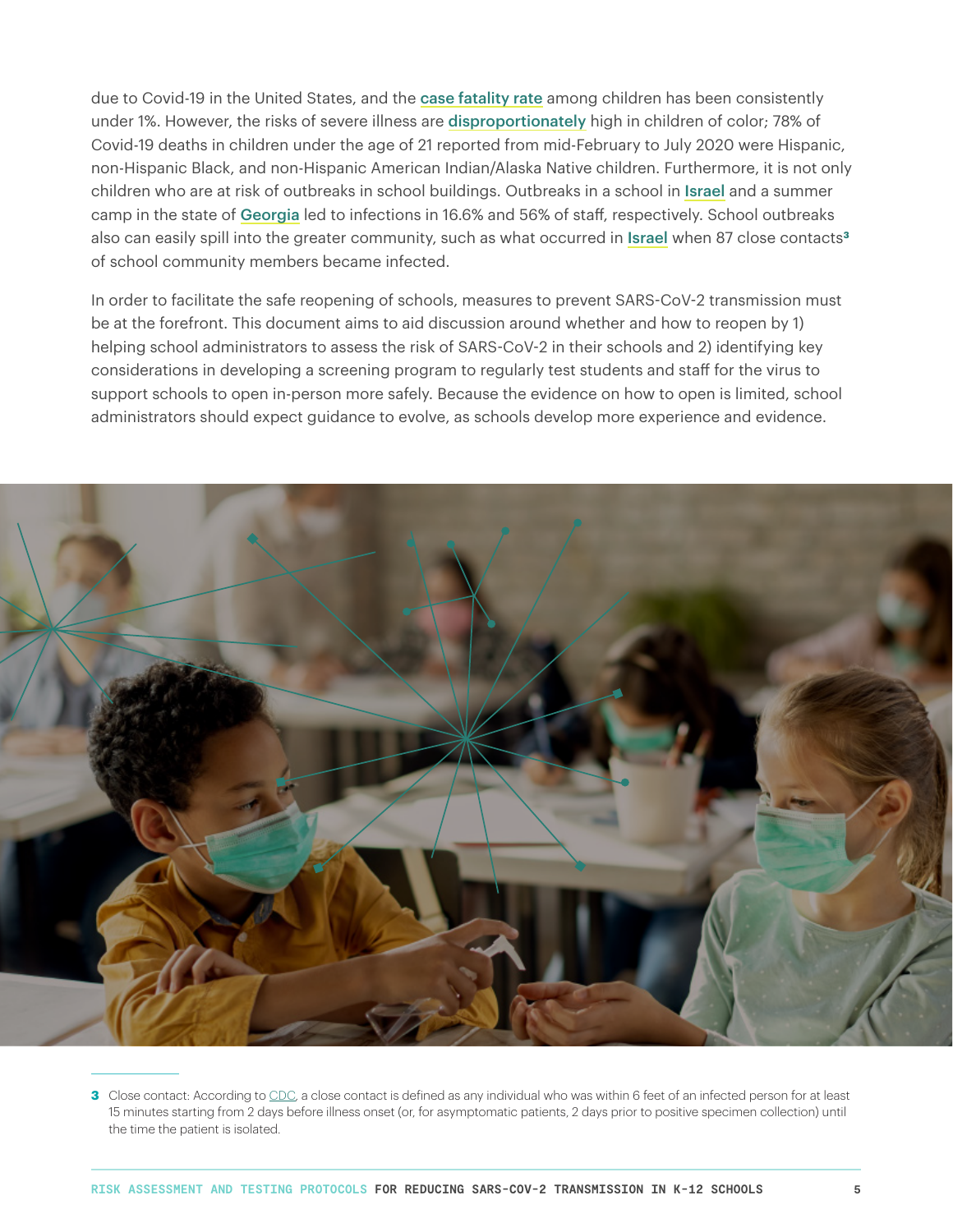## **Risk Assessment**

This risk assessment is composed of three parts: the likelihood of an introduction of SARS-CoV-2 into the school building, the likelihood that a single case spreads in the building and becomes an outbreak, and the consequences of an outbreak for students, staff, and families. Schools should assess each of the three parts for their own communities, based on local data and observations about their specific circumstances.

### Likelihood of introduction of a Covid-19 case into the school building

The likelihood of SARS-CoV-2 being introduced into a school is a direct function of the overall prevalence of the virus in the school's community. In September 2020, the [U.S. Centers for Disease Control and](https://www.cdc.gov/coronavirus/2019-ncov/community/schools-childcare/indicators.html)  [Prevention](https://www.cdc.gov/coronavirus/2019-ncov/community/schools-childcare/indicators.html) (CDC) issued guidelines describing a variety of indicators that could inform decisions about school reopening, including community incidence**4**, test positivity, hospital capacity, and ability of the school to implement mitigation measures (Table 1).

| <b>Indicators</b>                                                                       | <b>Lowest risk of</b><br>transmission<br>in schools | <b>Lower risk of</b><br>transmission<br>in schools                 | <b>Moderate</b><br>risk of<br>transmission<br>in schools              | <b>Higher risk of</b><br>transmission<br>in schools                   | <b>Highest risk of</b><br>transmission<br>in schools |  |
|-----------------------------------------------------------------------------------------|-----------------------------------------------------|--------------------------------------------------------------------|-----------------------------------------------------------------------|-----------------------------------------------------------------------|------------------------------------------------------|--|
| <b>Core Indicators</b>                                                                  |                                                     |                                                                    |                                                                       |                                                                       |                                                      |  |
| Number of new county-level<br>cases per 100,000 persons<br>within the last 14 days      | 5                                                   | $5$ to $<$ 20                                                      | 20 to $< 50$                                                          | 50 to $\leq$ 200                                                      | >200                                                 |  |
| Percentage of county-level<br>RT-PCR tests that are positive<br>during the last 14 days | <3%                                                 | $3\%$ to $\leq 5\%$                                                | 5% to $<8\%$                                                          | $8\%$ to $\leq 10\%$                                                  | $>10\%$                                              |  |
| Ability of the school to<br>implement 5 key mitigation<br>strategies:                   |                                                     |                                                                    |                                                                       |                                                                       |                                                      |  |
| Consistent and correct<br>use of masks                                                  |                                                     |                                                                    |                                                                       |                                                                       |                                                      |  |
| Social distancing to the<br>$\bullet$<br>largest extent possible                        | Implemented<br>all 5 strategies<br>correctly and    | Implemented<br>all 5 strategies<br>correctly but<br>inconsistently | Implemented<br><b>3-4</b> strategies<br>correctly and<br>consistently | Implemented<br><b>1-2</b> strategies<br>correctly and<br>consistently | Implemented<br>no strategies                         |  |
| Hand hygiene and<br>$\bullet$<br>respiratory etiquette                                  | consistently                                        |                                                                    |                                                                       |                                                                       |                                                      |  |
| Cleaning and disinfection<br>$\bullet$                                                  |                                                     |                                                                    |                                                                       |                                                                       |                                                      |  |
| Contact tracing in<br>٠<br>collaboration with local<br>health department                |                                                     |                                                                    |                                                                       |                                                                       |                                                      |  |

#### **Table 1: Modified from ["CDC indicators and thresholds for risk of introduction and transmission of COVID-19 in](https://www.cdc.gov/coronavirus/2019-ncov/community/schools-childcare/indicators.html#thresholds)  [schools](https://www.cdc.gov/coronavirus/2019-ncov/community/schools-childcare/indicators.html#thresholds)" (published September 2020).**

These are the core indicators CDC issued to inform risk assessment decisions for school reopening. Secondary indicators included hospital and ICU load and local indicators of outbreaks.

**<sup>4</sup>** Community incidence: The number of new cases of SARS-CoV-2 infection in the community (e.g., city, county).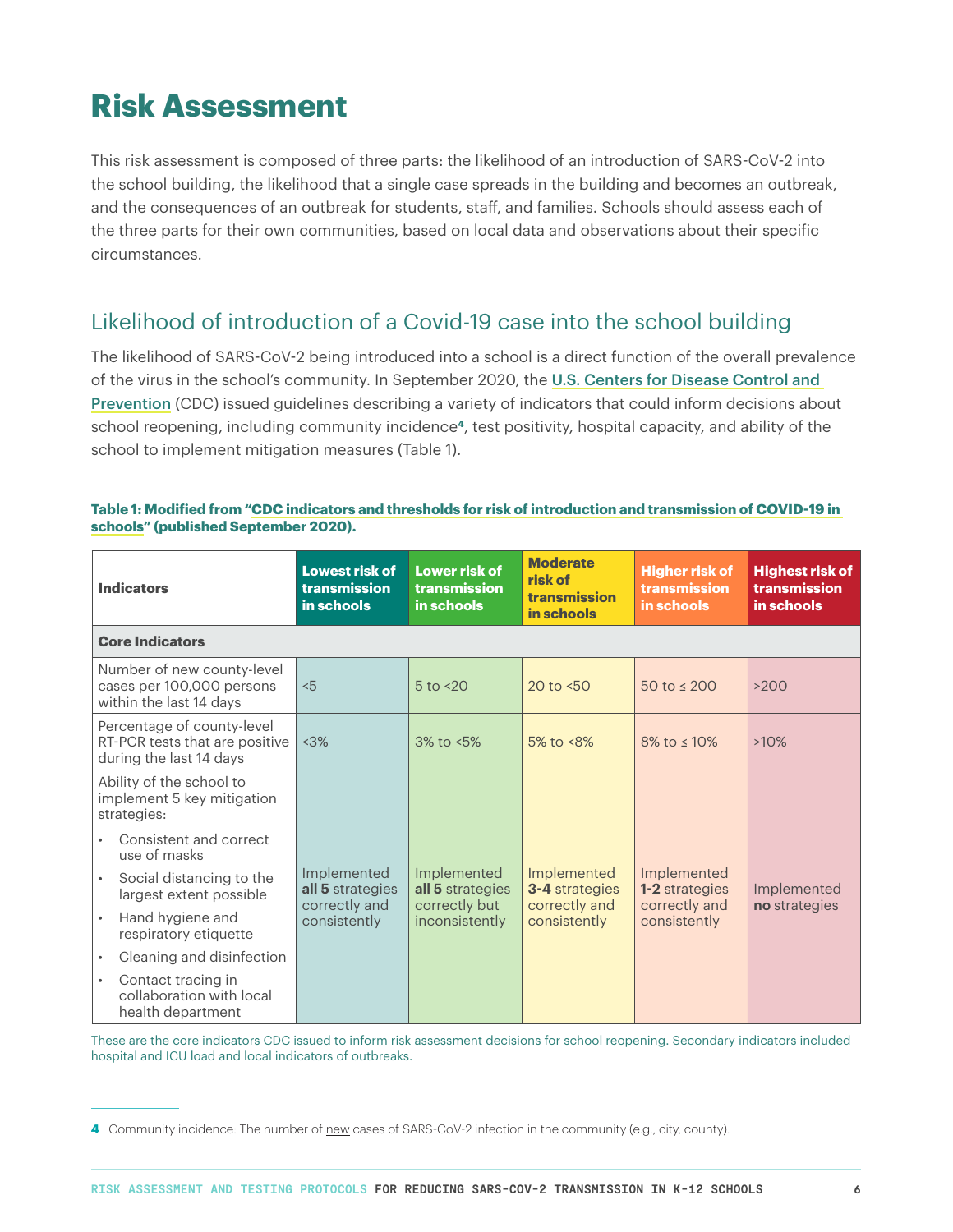According to the CDC thresholds, schools with "lower" or "lowest" risk of transmission will have had fewer than 20 new cases per 100,000 people within the last 14 days within the community (e.g., local city or county), under 5% test positivity, and the ability to implement consistent proper mask usage, social distancing to the best extent possible, appropriate hand hygiene and respiratory etiquette, good cleaning and disinfection practices as well as the ability to execute contact tracing activities in partnership with the local health department. The CDC thresholds and indicators also suggest that the local community should have had at least a 5% decrease in weekly incidence, less than 80% of ICU and inpatient beds occupied in local hospitals, less than 10% of beds in local hospitals used by Covid-19 patients, and no local Covid-19 outbreaks occurring.

Schools with over 50 new cases per 100,000 people in the last 14 days, over 8% test positivity, and the ability to implement only two of the necessary mitigation measures described above are considered to have "higher" or "highest" risk of transmission. "Higher" or "highest" risk of transmission is also indicated by communities with stagnant or increasing weekly incidence, over 90% occupancy of ICU and inpatient beds in local hospitals, over 15% bed occupancy in local hospitals by Covid-19 patients, or the presence of a localized Covid-19 outbreak.

Other academic groups have also created metrics for the reopening of schools based on local virus activity, with a variety of indicators considered. [Harvard University's Safra Center](https://globalepidemics.org/wp-content/uploads/2020/07/pandemic_resilient_schools_briefing_72020.pdf) has an upper bound of 25 cases per 100,000 people per day as a threshold to consider limited reopening of in-person learning, while [University of Nebraska Medical Center](https://www.unmc.edu/healthsecurity/_documents/COPH-K-12-Playbook.pdf) proposes 5 per 100,000 people per day. Most state and local public health departments have dashboards on their website with data on incidence rates and test positivity. The [New York Times](https://www.nytimes.com/interactive/2020/us/coronavirus-us-cases.html) and [Johns Hopkins University](https://coronavirus.jhu.edu/testing/tracker/overview) also have data available.

Other considerations for the likelihood that a case will be introduced into the school building relate to school operations. Schools with many visitors in and out of the buildings (for example, classroom volunteers), may be at higher risk of introduction due to the extra contacts. Similarly, the presence of substitute teachers, particularly those who work at multiple schools, may put schools at higher risk of introduction. Schools who have many parents who serve in essential roles, for example healthcare workers, may also be at higher risk. These additional considerations should factor into a school's risk assessment.

### Likelihood of onward transmission

*Here we consider whether a single case in a school building could become an outbreak. If there are one or more cases of Covid-19 introduced into the school building, the probability that the single case becomes an outbreak is dependent on mitigation measures. Although we are not yet able to quantify the incremental value of each mitigation measure, guidance by the [CDC](https://www.cdc.gov/coronavirus/2019-ncov/community/schools-childcare/index.html), the [National Academies of](https://www.nationalacademies.org/our-work/guidance-for-k-12-education-on-responding-to-covid-19)  [Sciences, Engineering, and Medicine](https://www.nationalacademies.org/our-work/guidance-for-k-12-education-on-responding-to-covid-19) and others propose a number of measures that, taken together, can reduce the risk of transmission in a classroom setting.* 

Although early in the pandemic there was speculation that children were not able to transmit the virus, there is now [evidence](https://science.sciencemag.org/content/early/2020/09/29/science.abd7672) that children are capable of [transmitting](https://www.cdc.gov/mmwr/volumes/69/wr/mm6940e2.htm?s_cid=mm6940e2_w), and may do so as efficiently as adults. Current scientific understanding of how the virus is transmitted suggests that priority mitigation measures for limiting outbreaks include reducing the number of contacts by implementing cohorts ("pods"), ensuring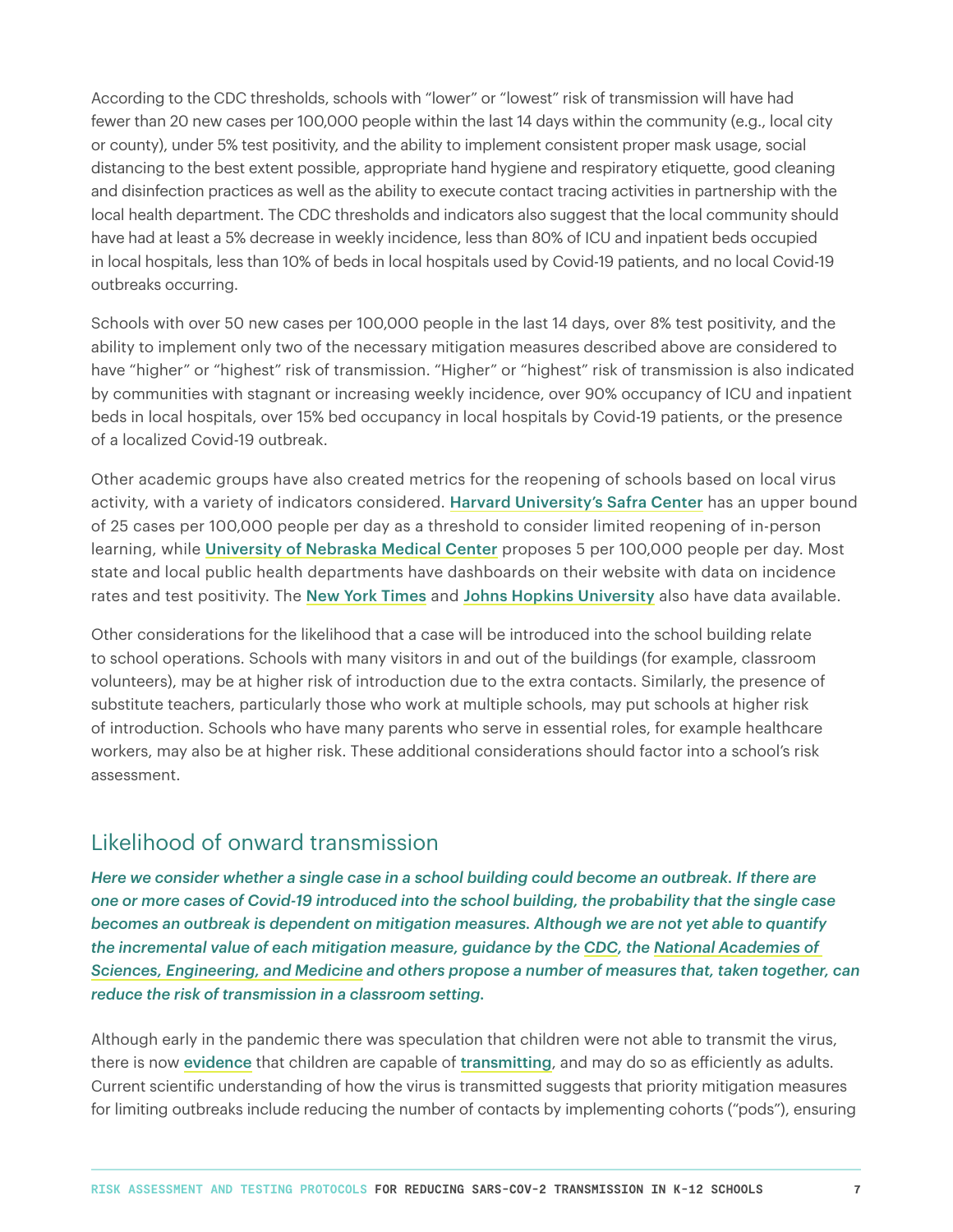physical distancing, hand hygiene and regular cleaning, minimizing use of shared objects, consistent mask usage, and improving ventilation. Schools or other similar indoor group settings where these mitigation measures are not consistently applied have shown a higher likelihood of onward transmission. This is evident in the different experiences of [Georgia](https://www.cdc.gov/mmwr/volumes/69/wr/mm6931e1.htm?s_cid=mm6931e1_w) and [Maine](https://www.cdc.gov/mmwr/volumes/69/wr/mm6935e1.htm?s_cid=mm6935e1_w) summer camps, one of which had a large outbreak following lapses in mitigation measures. The other camp followed stringent protocols and was able to maintain operations without any outbreaks. Risk should be determined based on the planned mitigation measures, but with a realistic assessment of how well those measures will be followed.

When assessing risk, school administrators may wish to consider whether there are personnel, activities, or settings at higher risk where robust interventions may be especially important. High-risk groups may include people who have a higher number of contacts (e.g., contact with multiple classrooms) as well as people who spend time in spaces where distancing, ventilation, or other mitigation measures are inadequate. Groups that are unlikely or unable to adhere to mitigation measures, such as younger children and some children with disabilities, may also warrant additional consideration. Furthermore, there is [some indication](https://jamanetwork.com/journals/jamapediatrics/fullarticle/2771181) that older children and adolescents may be more susceptible to SARS-CoV-2 infection than younger children, potentially making high schools higher risk than younger grades.

### Consequences of transmission

*Here we consider consequences of onward transmission to children, teachers and staff, and families at home. We recognize that there are other consequences to equity, educational attainment, and family well-being through access to school services related to school reopening, but those are out of scope for this document, which focuses specifically on preventing transmission. We urge school administrators to consider those other dimensions in their deliberations, in consultation with relevant stakeholders.*

In the setting of K-12 schools, the consequences of transmission are primarily a function of the age and underlying health of the population at risk. Children are at lower risk of severe illness than adults, but that [risk](https://www.bmj.com/content/370/bmj.m3249) is not zero. Young infants and children with serious [underlying health conditions](https://www.cdc.gov/mmwr/volumes/69/wr/mm6939e2.htm?s_cid=mm6939e2_w) are at higher risk of severe illness than children with no pre-existing conditions. Older children may be at higher risk of severe illness than younger children, so although the absolute risk is low, the relative consequences of transmission in middle and high schools are higher than in elementary schools. Consequences of transmission may also be higher in schools that serve a high proportion of children with underlying health conditions or medical vulnerabilities. Some children may need to continue with remote learning due to these vulnerabilities, regardless of reopening plans.

In adults, the risk of severe illness increases with age, with the highest risk in the elderly. Adults with underlying health conditions like cancer, chronic kidney disease, COPD, immunocompromised state, obesity, serious heart conditions, sickle cell disease, and type 2 diabetes are also at [increased risk](https://www.cdc.gov/coronavirus/2019-ncov/need-extra-precautions/index.html?CDC_AA_refVal=https%3A%2F%2Fwww.cdc.gov%2Fcoronavirus%2F2019-ncov%2Fneed-extra-precautions%2Fpeople-at-increased-risk.html) of severe illness. Because adults are at higher risk of severe illness than children, consequences of transmission will be highest among teachers, staff, and adult household members. School administrators should be aware that the best way to protect the most vulnerable members of the school community is by preventing transmission within the entire network. There are additional strategies that can further protect vulnerable school members, such as restructuring work duties and providing high quality personal protective equipment.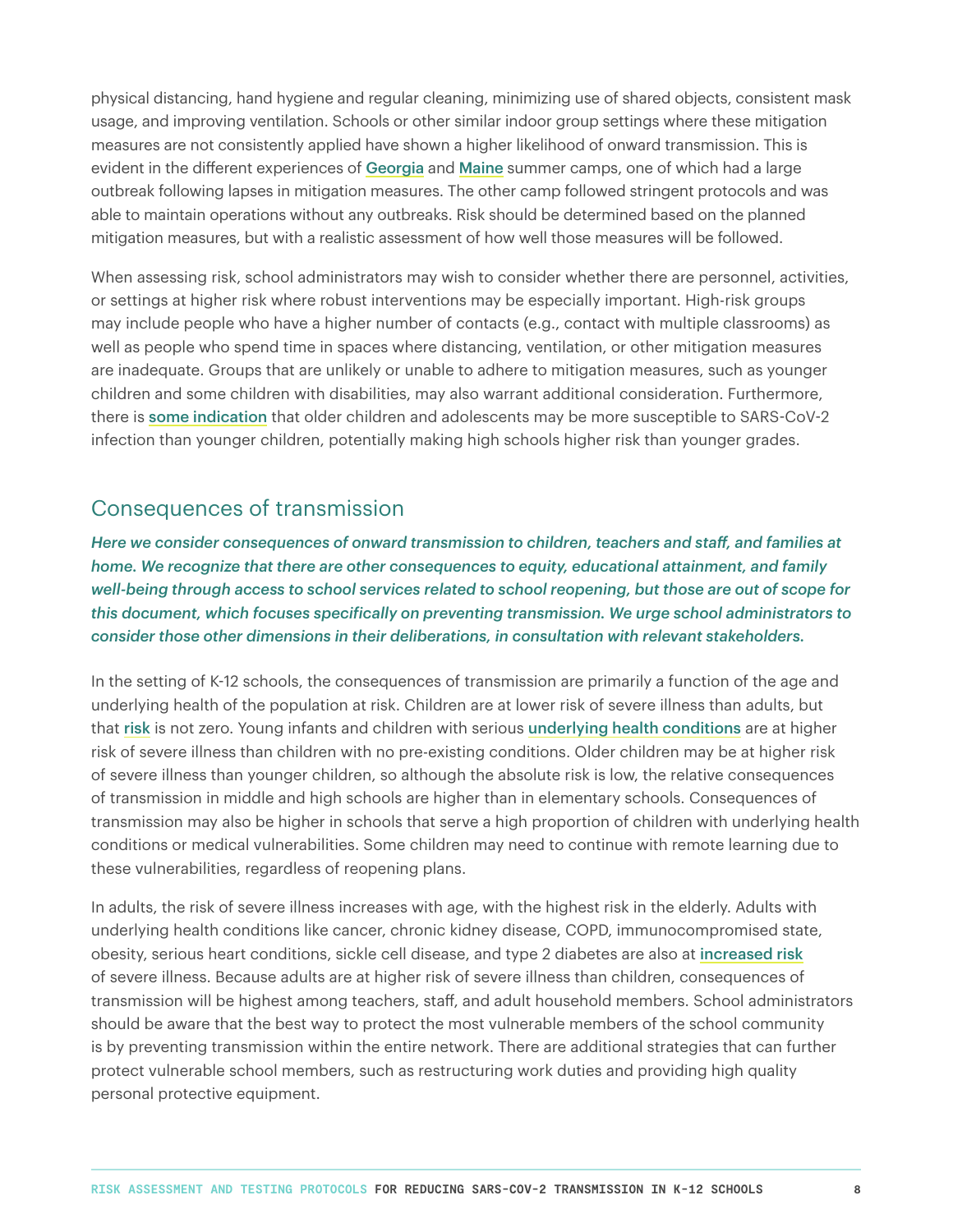## **Testing Approaches**

*School administrators should be aware that most tests available now have not been evaluated specifically for performance in children or people who do not have symptoms. It is possible that some tests are not as accurate at detecting infection in school-age populations and in asymptomatic individuals. Administrators should work with their local health departments to continue to incorporate the latest guidance and evidence into school testing programs, as it becomes available.*

Testing protocols should be customized for individual school districts based on the risk assessment described above and community priorities, as well as test availability and budget.

The first priority of a testing protocol is to ensure that there is accessible diagnostic testing**5** for any school community member showing symptoms of Covid-19. If feasible, districts should also consider making diagnostic testing available for any student or staff member with a recent history of [close contact](https://www.cdc.gov/coronavirus/2019-ncov/php/contact-tracing/contact-tracing-plan/contact-tracing.html) (within 6 feet for at least 15 minutes) with a confirmed case. If it is not possible to conduct testing



**5** Diagnostic testing: According to [CDC,](https://www.cdc.gov/coronavirus/2019-ncov/lab/pooling-procedures.html) diagnostic testing for SARS-CoV-2 is intended to identify occurrence at the individual level and is performed when there is a reason to suspect that an individual may be infected, such as having symptoms or suspected recent exposure, or to determine resolution of infection.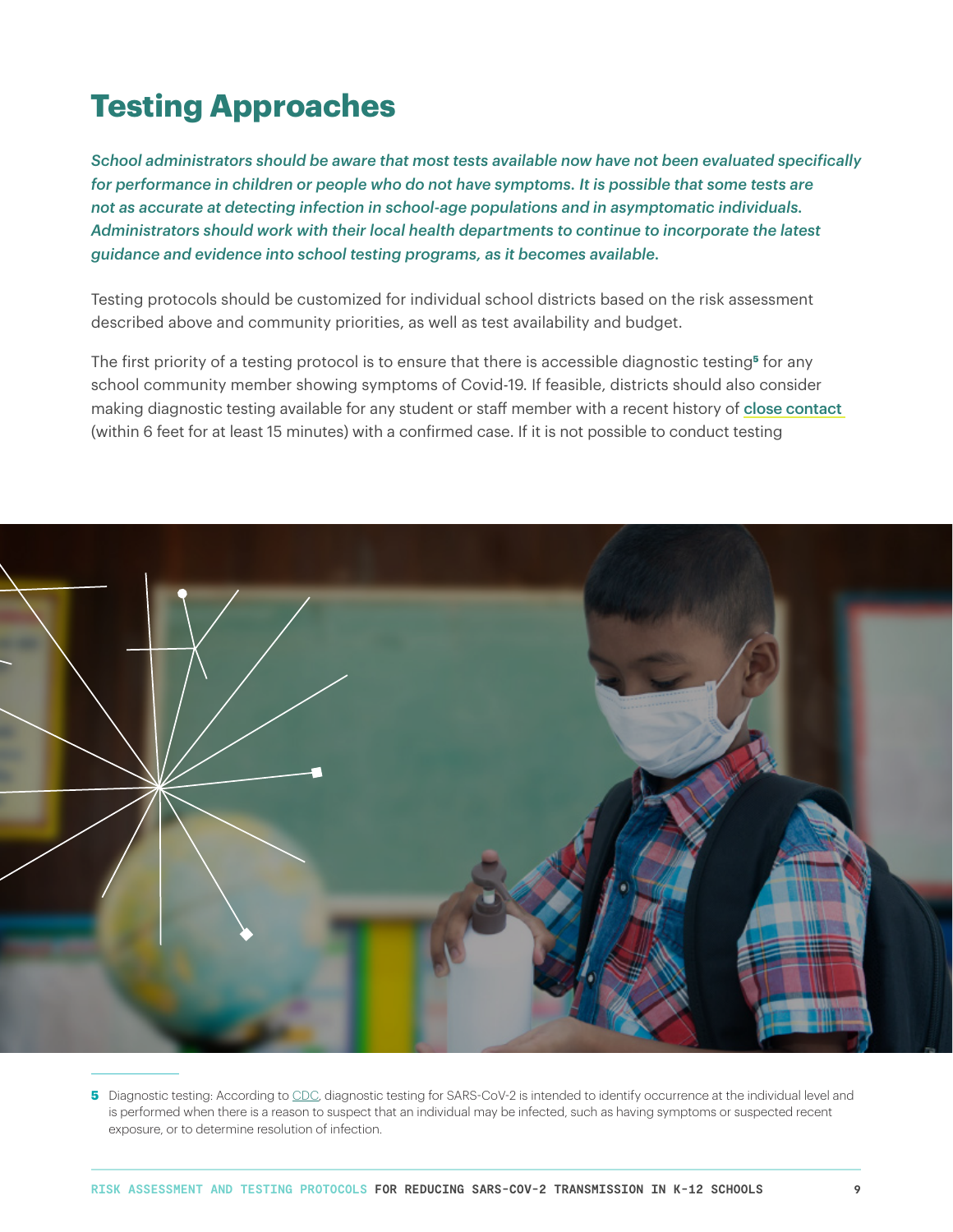#### **Table 2: Testing types, purposes, and characteristics.**

| <b>Testing Type</b>                   | <b>Purpose</b>                                                                                                                                                                                                                                                                                                                                                        | <b>Priority Characteristics</b>                                                                                                                                                                                         | <b>Required Sensitivity<sup>6</sup> and</b><br>Specificity <sup>7</sup>                                                                                                                  |
|---------------------------------------|-----------------------------------------------------------------------------------------------------------------------------------------------------------------------------------------------------------------------------------------------------------------------------------------------------------------------------------------------------------------------|-------------------------------------------------------------------------------------------------------------------------------------------------------------------------------------------------------------------------|------------------------------------------------------------------------------------------------------------------------------------------------------------------------------------------|
| <b>Diagnostic</b><br><b>Testing</b>   | Diagnosing symptomatic<br>individuals and close<br>contacts of those infected<br>for clinical and public health<br>decision-making.                                                                                                                                                                                                                                   | Highly accurate results<br>with a short enough time to<br>result for appropriate clinical<br>treatment (if required)<br>and effective isolation and<br>contact tracing.                                                 | > 95% Sensitive<br>> 99% Specific                                                                                                                                                        |
| <b>Screening</b><br><b>Testing</b>    | Routine testing of<br>individuals without<br>symptoms or any history<br>of exposure. The objective<br>of screening is to reduce<br>transmission by isolating<br>potentially infected<br>individuals faster to protect<br>public health.<br>Screening tests can also<br>be used less frequently or<br>on random subsets of a<br>population to determine<br>prevalence. | For regular routine<br>screening, frequency<br>of retesting and time to<br>results are more important<br>than highly accurate tests;<br>confirmatory tests may be<br>needed for individual clinical<br>decision-making. | > 70% Sensitive<br>> 90% Specific (higher<br>specificity is required if<br>used in low prevalence<br>settings)                                                                           |
| <b>Surveillance</b><br><b>Testing</b> | Understanding prevalence<br>in a community to inform<br>workplace, local, or regional<br>policies; individual results<br>are not returned.                                                                                                                                                                                                                            | Frequency and time<br>to results should be<br>appropriate to allow timely<br>decision-making and course<br>adjustment.                                                                                                  | Because these tests are<br>not used for individual<br>decision-making, less<br>accurate tests can be<br>used if highly validated<br>to allow for appropriate<br>statistical adjustments. |

Table 2 describes the purpose and characteristics of diagnostic, screening, and surveillance testing types. In general, diagnostic tests are needed for people who have symptoms or a history of close contact, and require the highest level of sensitivity and specificity. Screening tests, used for asymptomatic individuals with no known history of exposure, may have lower test sensitivity and specificity. Screening tests tend to prioritize test frequency and result return time, and should be implemented in conjunction with other measures to mitigate risk of spread. Surveillance testing is used at a population level and results are not returned to individuals, allowing for the greatest flexibility in test characteristics. These general characteristics may change depending on the specific clinical and/or public health setting. (Source: [A National Decision Point: Effective Testing and Screening for Covid-19](https://www.rockefellerfoundation.org/wp-content/uploads/2020/09/A-National-Decision-Point-Effective-Testing-Screening-for-Covid-19-Full-Report.pdf))

through the school district itself, an information sheet with local testing sites should be provided to those individuals. This information should also be supplied to family members or guardians of students or staff who test positive. Because many testing sites are [not able to test children](https://www.nytimes.com/2020/09/08/upshot/children-testing-shortfalls-virus.html), school districts should identify local testing sites that are able to accommodate kids.

**<sup>6</sup>** Sensitivity: The proportion of infected individuals tested that are correctly identified as such (i.e., true positives). For more on s[e](https://www.fda.gov/regulatory-information/search-fda-guidance-documents/statistical-guidance-reporting-results-studies-evaluating-diagnostic-tests-guidance-industry-and-fda)nsitivity, see [FDA guidance.](https://www.fda.gov/regulatory-information/search-fda-guidance-documents/statistical-guidance-reporting-results-studies-evaluating-diagnostic-tests-guidance-industry-and-fda)

**<sup>7</sup>** Specificity: The proportion of non-infected individuals tested that are correctly identified as such (i.e., true negatives). For more on sp[e](https://www.fda.gov/regulatory-information/search-fda-guidance-documents/statistical-guidance-reporting-results-studies-evaluating-diagnostic-tests-guidance-industry-and-fda)cificity, see **FDA** guidance.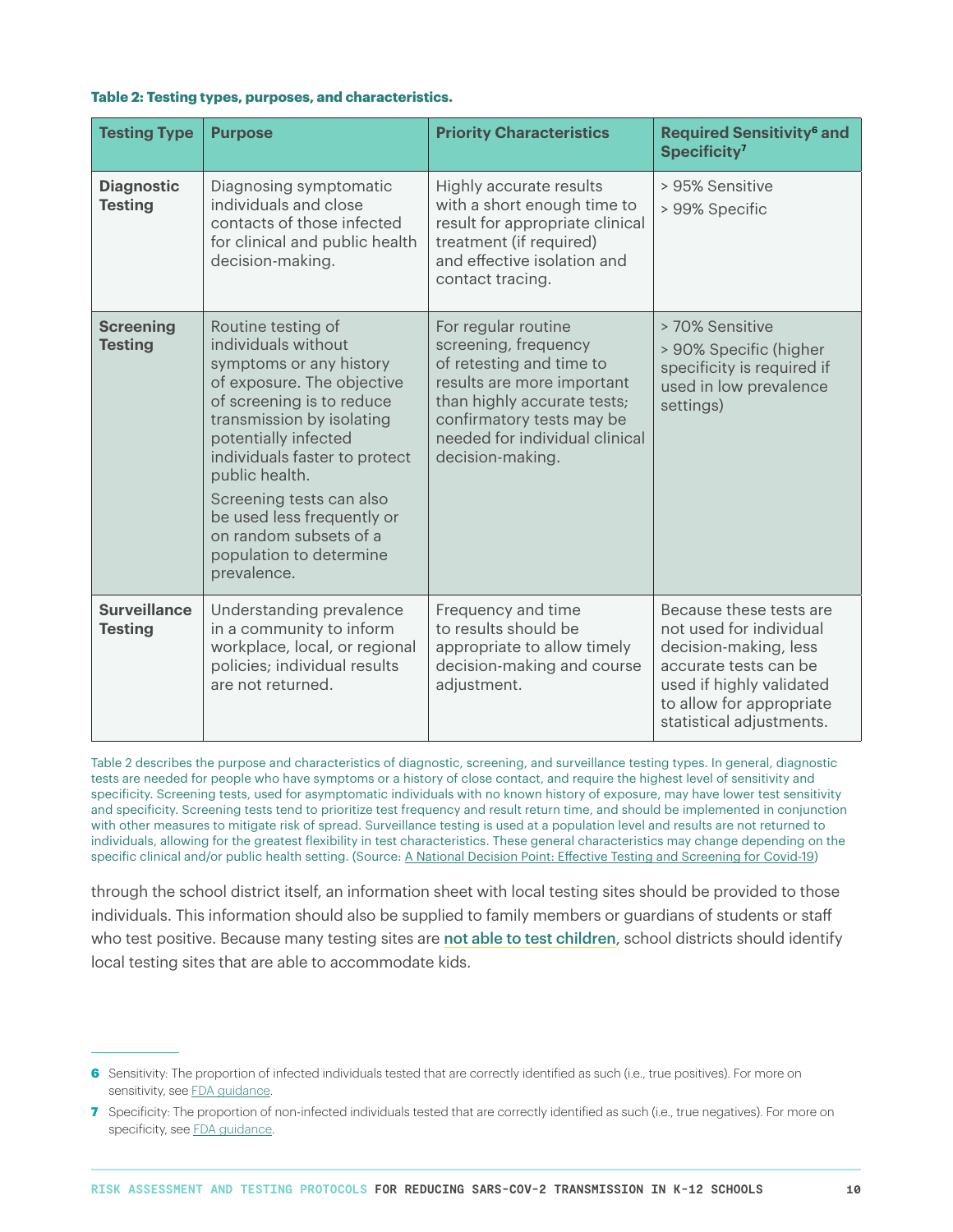People with symptoms should be isolated away from others as soon as symptoms appear. Those who test positive should remain in isolation until they have met the [criteria](https://www.cdc.gov/coronavirus/2019-ncov/hcp/disposition-in-home-patients.html) for release. The current CDC criteria are: 10 days have passed since symptom onset; at least 24 hours have passed since resolution of fever without medication; and other symptoms have improved. CDC does not recommend that people be tested again before leaving isolation because people who have recovered can test positive for several weeks without being infectious. If an individual with symptoms tests negative, they should still stay home until their symptoms resolve to avoid spreading any infection - coronavirus or otherwise. Some schools may also decide to require a definitive alternate diagnosis rather than just resolution of symptoms (e.g., positive flu test).

Regardless of the test result, individuals with a known exposure should be quarantined away from others for 14 days. Diagnostic testing during the quarantine period can enable another round of contact tracing on that person's contacts and can guide medical care where needed. School administrators should be aware that the local health department likely has resources for supporting families through the isolation and quarantine period.

Finally, regular screening tests performed on people without symptoms and with no known history of exposure can help to identify cases early, before they become large outbreaks. These screening programs are particularly valuable in higher-prevalence areas. Districts considering implementing screening programs should design protocols that allow schools to move seamlessly between different testing strategies as community prevalence (and therefore risk assessment) changes. At the highest risk levels, schools should consider returning to remote learning. As risk decreases but the likelihood of multiple infected individuals at the school remains high, frequent routine screening tests can be deployed to help identify and contain outbreaks. And as the risk decreases further, a transition to less frequent testing, for example through a surveillance program, may be appropriate. Considerations for designing a testing program are detailed in the next section.

### Considerations for designing a testing protocol

After conducting a risk assessment, schools should consider whether and how a testing program may contribute to a safe reopening strategy. Table 3 below shows examples of school testing strategies based on qualitative risk levels. To reduce transmission within schools, testing frequency and quick turnaround time for test results (in addition to reasonable test accuracy) are more important than a highly accurate test alone, as shown in recent modeling work by [Larremore et al](https://www.medrxiv.org/content/10.1101/2020.06.22.20136309v2). Based on a modified version of the model described in the Larremore et al. paper, Figure 1 highlights that different combinations of testing strategies can be used to meet the same infection transmission reduction goals.**8** However, school administrators should be aware that testing should not be the only approach to reducing risk in school buildings. Mitigation measures like limiting contacts, masks, physical distancing, and improved ventilation will continue to be important for all schools; testing can augment their effectiveness.

Districts with a lower assessed risk may choose to focus on facilitating access to diagnostic testing for people with symptoms and their close contacts. Some districts have implemented programs to test teachers once or twice per month, as a proxy indicator for SARS-CoV-2 incidence within the school

<sup>8</sup> For more information on the modeling used for this figure, see [A National Decision Point: Effective Testing and Screening for Covid-19](https://www.rockefellerfoundation.org/wp-content/uploads/2020/09/A-National-Decision-Point-Effective-Testing-Screening-for-Covid-19-Full-Report.pdf).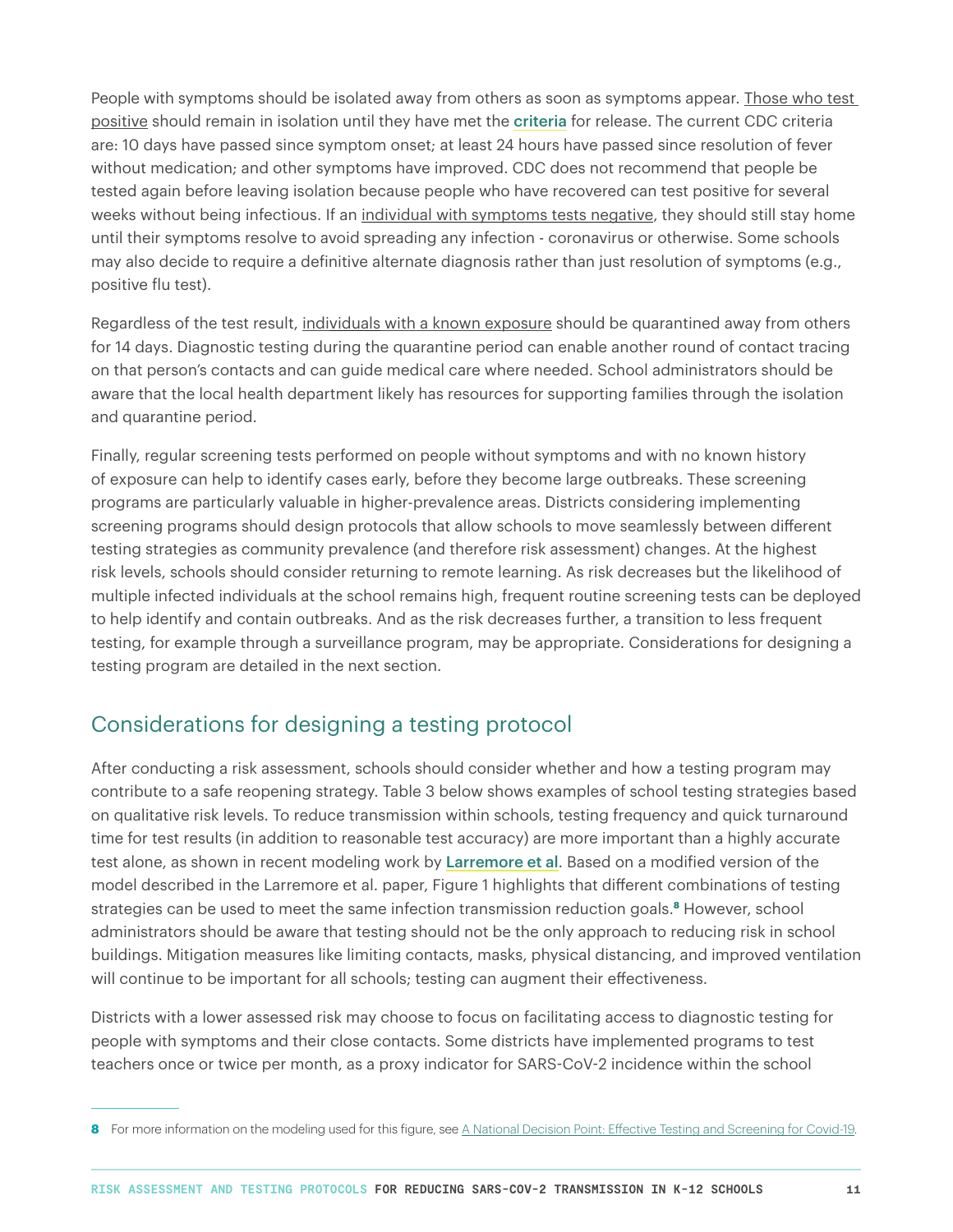community. Although this approach cannot be relied upon to meaningfully reduce the risk of outbreaks in schools, it could inform decision-making about ramping up or down mitigation measures.

Districts that determine their risk to be moderate or high would benefit from a regular screening program to prevent infections from spreading within the school, if they choose to reopen. Achieving substantial reduction in transmission requires more frequent testing and shorter lags between test administration and reporting of results, which may not be possible for every school district. However, when combined with other mitigation measures, such as mask use, ventilation, and physical distancing, testing protocols may not need to reduce transmission by 90% or more in order to effectively limit outbreaks. Because there is flexibility in these combinations, individual school districts can assess test availability, logistics, and available budget to identify a strategy that fits local conditions; there are multiple combinations that can reduce risk of transmission. As a resource, [Arizona State University's Testing Commons](https://chs.asu.edu/diagnostics-commons/testing-commons) has a curated database describing testing technologies that are on the market or in development. The database can be filtered by desired characteristics such as testing sensitivity and specificity.

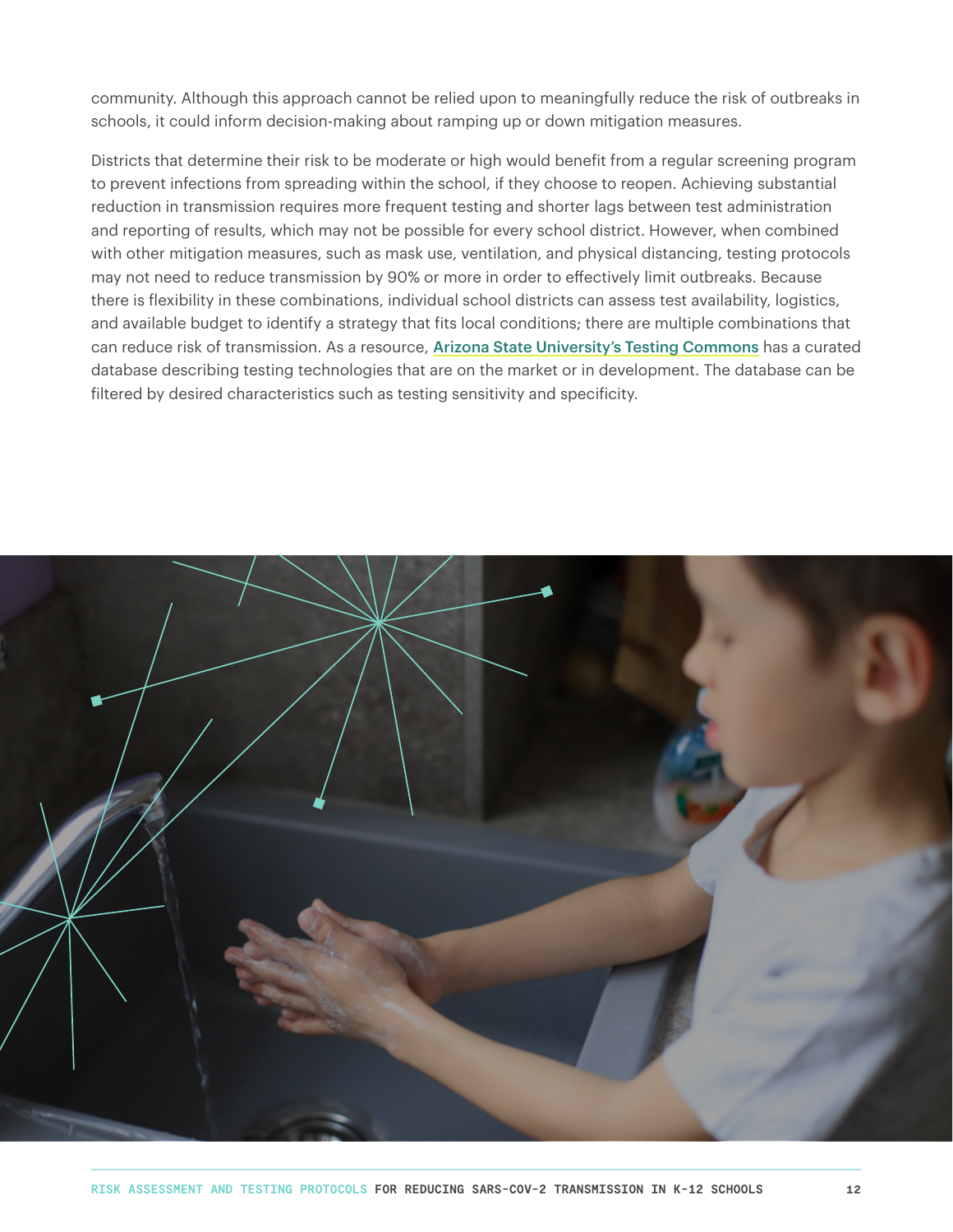#### **Table 3: Example screening and surveillance strategy for a K-5 school that is using a "pod" strategy, with limited mixing between cohorts.**

| Covid-19 risk level, as<br>determined through<br>the risk assessment | <b>Example goals of testing</b>                                                                                                                                                                                                                         | <b>Testing strategy</b>                                                                                                                                                                                                                                                                                                                                                                                                                                                                                                                                                                        |
|----------------------------------------------------------------------|---------------------------------------------------------------------------------------------------------------------------------------------------------------------------------------------------------------------------------------------------------|------------------------------------------------------------------------------------------------------------------------------------------------------------------------------------------------------------------------------------------------------------------------------------------------------------------------------------------------------------------------------------------------------------------------------------------------------------------------------------------------------------------------------------------------------------------------------------------------|
| <b>Very low</b>                                                      | Identify or rule out SARS-<br>CoV-2 infection in students<br>and staff with Covid-19-<br>like symptoms or recent<br>history of contact with<br>a confirmed case using<br>diagnostic testing.                                                            | Continued mitigation measures in school.<br>Students and staff are offered diagnostic testing<br>as needed.<br>If a confirmed positive case is found, all<br>individuals in that pod and any other close<br>contacts are quarantined and tested.                                                                                                                                                                                                                                                                                                                                               |
| Low                                                                  | Monitor for an increase<br>in infection rates using<br>surveillance testing.<br>Monitor individuals at<br>higher risk of transmitting<br>the virus using routine<br>screening.<br>Continue to offer<br>accessible and actionable<br>diagnostic testing. | Routine surveillance testing, for example<br>through pooled testing, <sup>9</sup> of school "pods" every<br>week. If a pool is found positive, all individuals<br>in the pool remain in quarantine until individual<br>testing identifies who is infected.<br>Routine screening for staff in close contact with<br>a significant number of other people throughout<br>the day.<br>Students and staff are offered diagnostic testing<br>as needed.<br>If a confirmed positive case is found, all<br>individuals in the affected pod and any other<br>close contacts are quarantined and tested. |
| <b>Moderate</b>                                                      | Reduce the probability<br>of transmission within<br>the school using routine<br>screening.<br>Continue to offer<br>accessible and actionable<br>diagnostic testing.                                                                                     | A routine screening program that carefully<br>balances test frequency, accuracy, and time to<br>results is implemented for all students and staff<br>to significantly reduce infection transmission.<br>Students and staff are offered diagnostic testing<br>as needed.<br>If a confirmed positive case is found, all<br>individuals in that pod are quarantined and<br>tested.                                                                                                                                                                                                                |
| <b>High</b>                                                          | Monitor for an increase in<br>infection rate if teachers<br>and staff are on-site using<br>surveillance testing.<br>Continue to offer<br>accessible and actionable<br>diagnostic testing.                                                               | No in-person learning for students.<br>Staff come to school for remote teaching, using<br>strict mitigation measures, and testing every two<br>weeks. Staff at high risk of severe illness work<br>off-site.<br>Students and staff are offered diagnostic testing<br>as needed.                                                                                                                                                                                                                                                                                                                |

**<sup>9</sup>** Pooled testing: According t[o](https://www.cdc.gov/coronavirus/2019-ncov/lab/pooling-procedures.html) [CDC](https://www.cdc.gov/coronavirus/2019-ncov/lab/pooling-procedures.html), pooling—sometimes referred to as *pool testing*, *pooled testing*, or *batch testing*—means combining respiratory samples from several people and conducting one laboratory test on the combined pool of samples to detect SARS-CoV-2.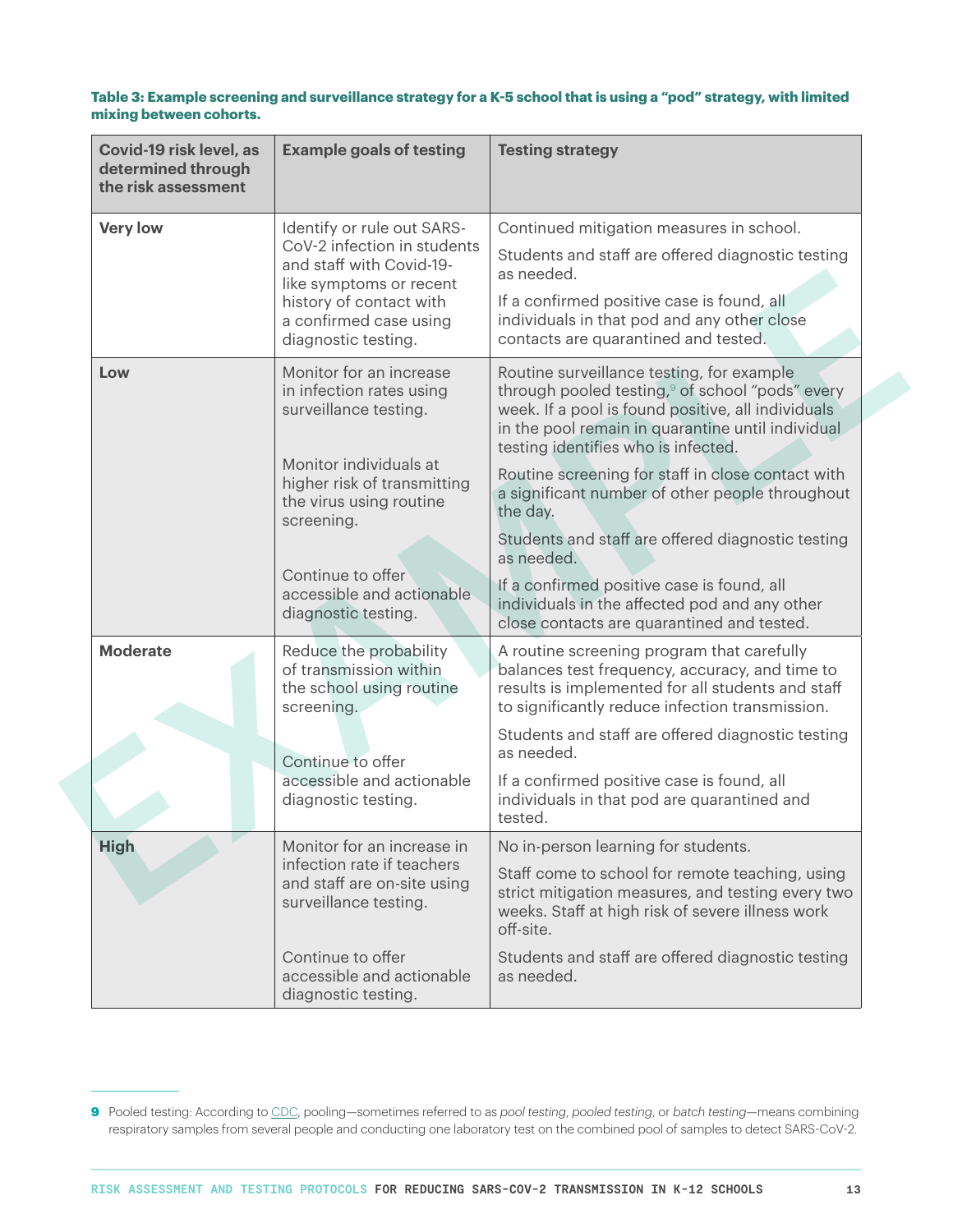#### **Figure 1: Simulated results of testing strategies to reduce SARS-CoV-2 transmission.**



Figure 1 illustrates how several alternative testing strategies may achieve similar predicted reductions in SARS-CoV-2 transmission. Components of the simulated testing strategies include test frequency (from daily to every 7 days), test sensitivity, and time to result return. Test frequency and time to result return were most influential on projected transmission reduction. These results are based on a simulation model and assume perfect isolation and no further transmission from detected cases. This is a modified figure from ["A National Decision Point: Effective Testing and Screening for Covid-19.](https://www.rockefellerfoundation.org/wp-content/uploads/2020/09/A-National-Decision-Point-Effective-Testing-Screening-for-Covid-19-Full-Report.pdf)"

When designing a testing strategy, schools should also consider that no test is perfectly accurate, and so some incorrect test results are expected. The probability of **false positives** depends on the performance characteristics of the test, and community prevalence. Figure 2 shows the number of true and false positives that might be expected in communities with different active infection rates if tests similar to those available today were used to screen 1,000 people. Schools should expect a higher proportion of false positives when the active infection rate is low. In these cases, schools may consider either relying on surveillance testing that doesn't return individual results or by using tests with very high specificity. Schools should have communication and response plans in place that acknowledge that some false positive results are expected. **False negative** results, in which someone is infected but receives a negative test result, can also occur. The possibility of false negatives is why other mitigation measures (e.g., masks, distancing) are important to maintain. Additional considerations on how to incorporate incorrect test results into school response plans are discussed below.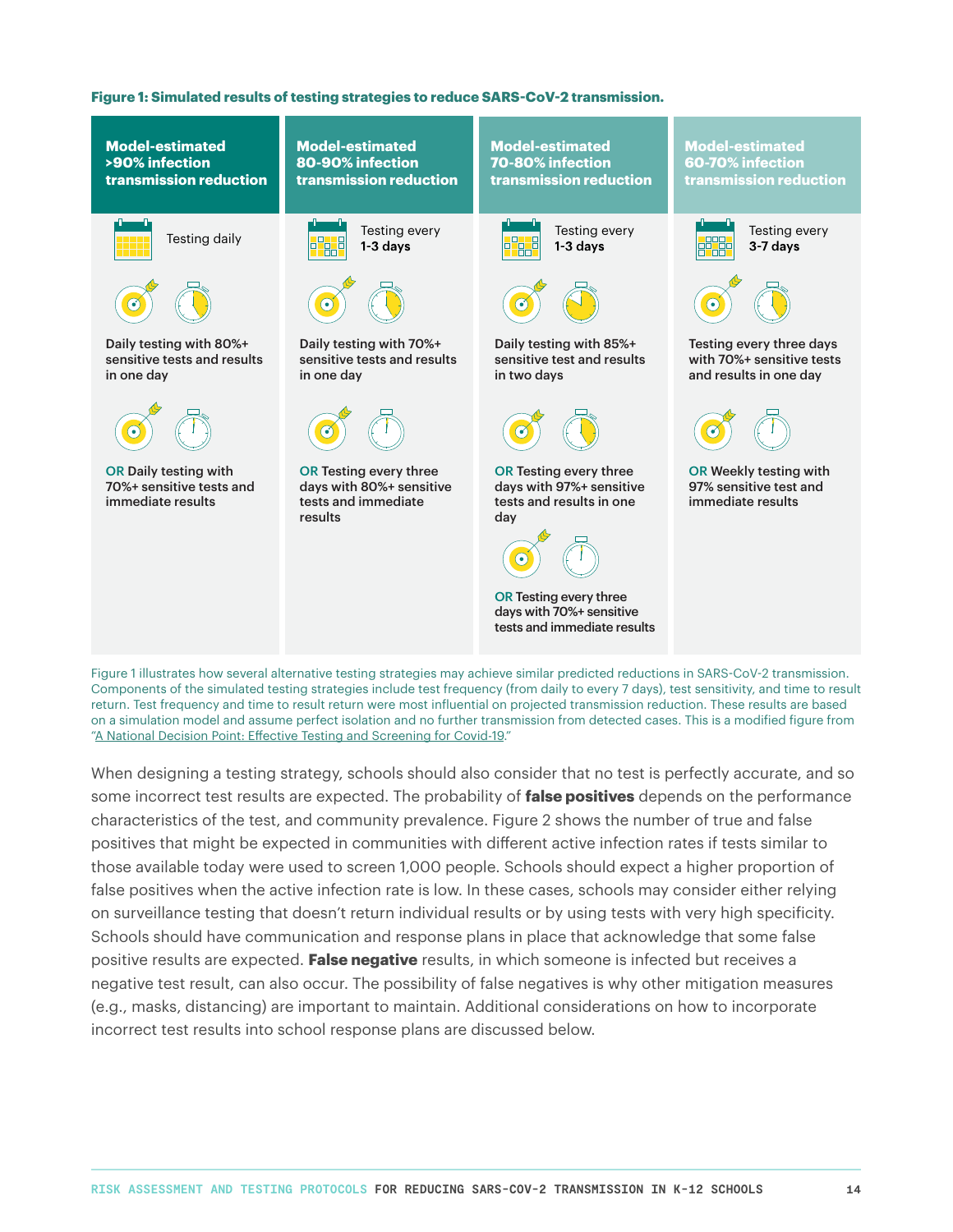**Figure 2: How estimated active infection rate and test specificity affect the ratio of true and false positive test results.**

| <b>Lower Risk</b>                                       | Specificity: 97% · Sensitivity 85%<br><b>1,000 Tests</b> |                    |                                           | Specificity: 99.5% · Sensitivity 85%<br><b>1,000 Tests</b> |                                      |    |                    |                    |
|---------------------------------------------------------|----------------------------------------------------------|--------------------|-------------------------------------------|------------------------------------------------------------|--------------------------------------|----|--------------------|--------------------|
| (5 cases/100,000 people<br>in last 14 days)             |                                                          |                    | 30                                        |                                                            |                                      |    |                    |                    |
| <b>Estimated Active</b><br><b>Infection Rate* 0.04%</b> | <b>True</b><br>positives                                 | $\leq$ 1           |                                           | False<br>positives                                         | <b>True</b><br>positives             | <1 | 5                  | False<br>positives |
|                                                         |                                                          |                    | <b>Specificity: 97% · Sensitivity 85%</b> |                                                            | Specificity: 99.5% · Sensitivity 85% |    |                    |                    |
| <b>Moderate Risk</b>                                    |                                                          | <b>1.000 Tests</b> |                                           |                                                            |                                      |    | <b>1.000 Tests</b> |                    |
| (20 cases/100,000<br>people in last 14 days)            |                                                          |                    | 30                                        |                                                            |                                      |    |                    |                    |
| <b>Estimated Active</b><br><b>Infection Rate* 0.14%</b> | <b>True</b><br>positives                                 | 1                  |                                           | False<br>positives                                         | <b>True</b><br>positives             | 1  | 5                  | False<br>positives |
|                                                         |                                                          |                    |                                           |                                                            |                                      |    |                    |                    |
|                                                         |                                                          |                    |                                           |                                                            |                                      |    |                    |                    |
| <b>Higher Risk</b>                                      |                                                          | <b>1,000 Tests</b> | <b>Specificity: 97% · Sensitivity 85%</b> |                                                            | Specificity: 99.5% · Sensitivity 85% |    | <b>1,000 Tests</b> |                    |
| (50 cases/100,000<br>people in last 14 days)            |                                                          |                    | 30                                        |                                                            |                                      |    |                    |                    |
| <b>Estimated Active</b><br><b>Infection Rate* 0.36%</b> | <b>True</b>                                              |                    |                                           | False                                                      | <b>True</b>                          |    |                    | False              |
|                                                         | positives                                                | 3                  |                                           | positives                                                  | positives                            | 3  | 5                  | positives          |
|                                                         |                                                          |                    |                                           |                                                            |                                      |    |                    |                    |
| <b>Highest Risk</b>                                     |                                                          | <b>1,000 Tests</b> | Specificity: 97% · Sensitivity 85%        |                                                            | Specificity: 99.5% · Sensitivity 85% |    | <b>1,000 Tests</b> |                    |
| (200 cases/100,000<br>people in last 14 days)           |                                                          |                    | 30                                        |                                                            |                                      |    |                    |                    |

\*Estimated active infection rate was calculated using the [CDC threshold boundaries,](https://www.cdc.gov/coronavirus/2019-ncov/community/schools-childcare/indicators.html#thresholds) converting 14 to 10 days to represent CDC advice on duration of the Covid-19 infectious period. This 10-day cumulative case load was multiplied by 10 to correct for underreporting due to ascertainment bias. Note that this is likely to be an overestimation in areas with a low test positivity ratio, meaning that the share of false positives may be higher in these areas.

### Swift action on testing results

Each school district should work with the local health department to develop clear procedures for how to handle positive test results from diagnostic, screening, and surveillance tests, as well as negative test results for people who are symptomatic. These plans should clearly describe expectations around testing and isolation for both the individual who tested positive, their close contacts, and other contacts in the school's community and clearly identify the plans for allowing the teacher, staff, or student to return to school.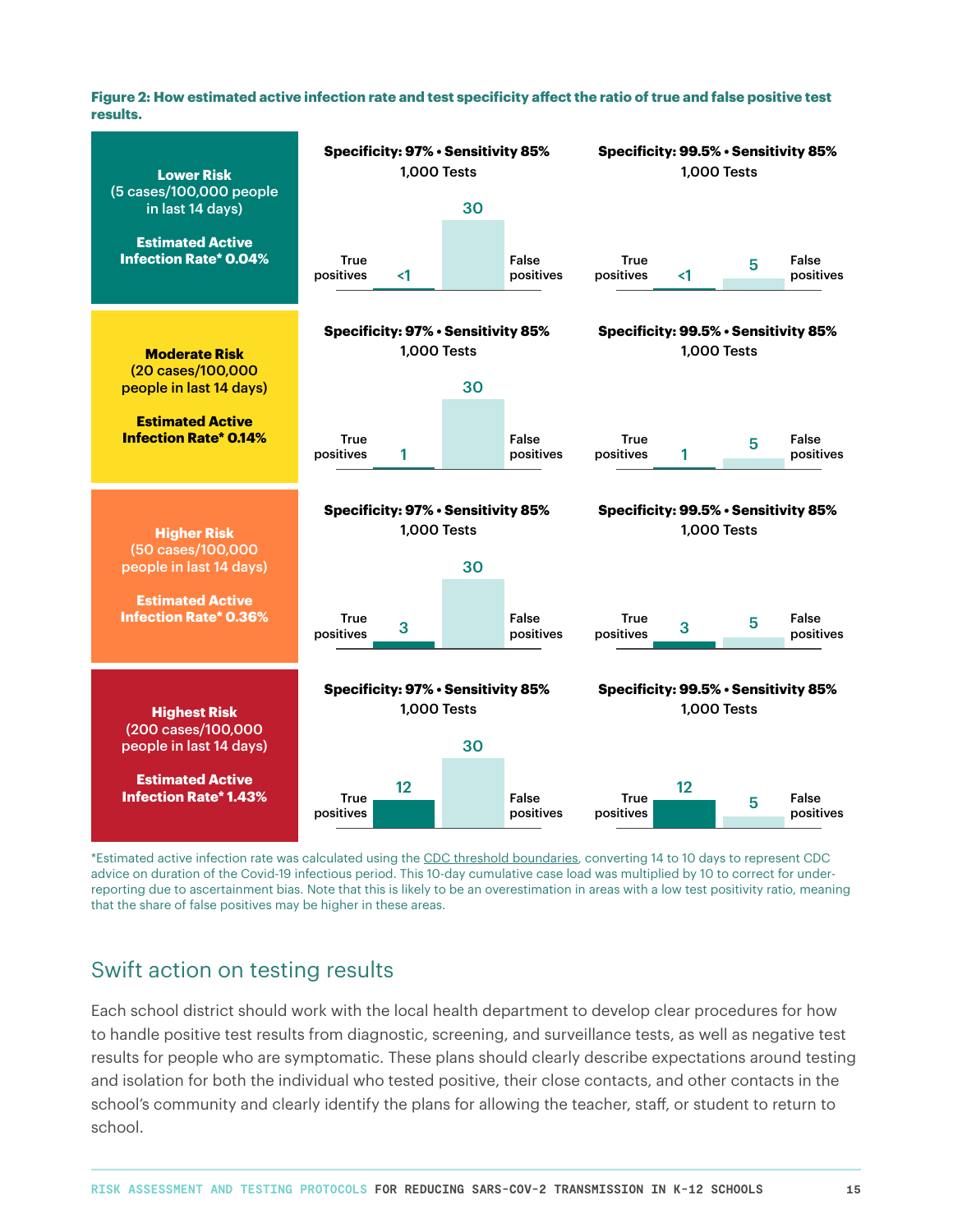For example, a response to a positive test result should include isolation of the infected individual, and quarantine for people who were in close contact with that individual. These situations should be managed in partnership with the local health department. Districts will need to define who will be included as a "close contact". Although the CDC definition of a close contact is within 6 feet of an infected individual for at least 15 minutes, schools may also want to consider quarantine of other contacts, such as members of "pods" who are spending long periods of time in the same indoor classroom, particularly if masks are removed for eating and drinking. Schools will also want to consider whether other students or staff had close contact with the infected person outside of the classroom, for example during transportation to and from school or during extracurricular activities.

For schools using rapid tests as part of their screening program, confirmatory testing may be recommended for positive results, due to the possibility of a false positive. For example, a positive result on an antigen test in someone who has no symptoms and where community prevalence is low should be considered a "presumed positive," meaning they should be isolated but should also receive confirmatory PCR testing. The school district should help these individuals access confirmatory testing, which could include connecting them to testing through the local public health or healthcare systems. More information on interpreting antigen test results is available on the [CDC website](https://www.cdc.gov/coronavirus/2019-ncov/lab/resources/antigen-tests-guidelines.html), and the local health department should also be notified and consulted in response to any positive results.

For schools using pooled testing, a positive result for the pool should result in all individuals in the pool being quarantined until individual test results can be determined. If the pooled specimens come only from members of a single "pod," and one of the individual test results comes back as positive, the entire pod may need to quarantine, as they are all close contacts. If the pools consist of individuals who are not in close contact with each other, people from each of the samples in the pool can stop quarantining after individual testing confirms they are not infected. Because of the complexities of acting on a positive result, pooled testing is best used in situations where the number of positives is expected to be very low, for example in areas with low community prevalence.

In all of these situations, there may be time between when a case is suspected and when the test results are confirmed. Schools should plan ahead for when and how they will notify the close contacts of those individuals. Some communities may wish to be notified as soon as there is a possibility of infection in order to allow potential contacts to take additional precautions, especially if test results may be delayed.

Schools should also expect that some students and staff may refuse to take a test or may not be transparent about their test results, especially if they are asymptomatic. Schools should have plans in place for this scenario by anticipating and understanding the refusal and potentially addressing those underlying reasons. For example, the school district could work with the local health department to connect families in isolation or quarantine with housing and nutrition support if there is a concern that a positive test could lead to food or housing insecurity.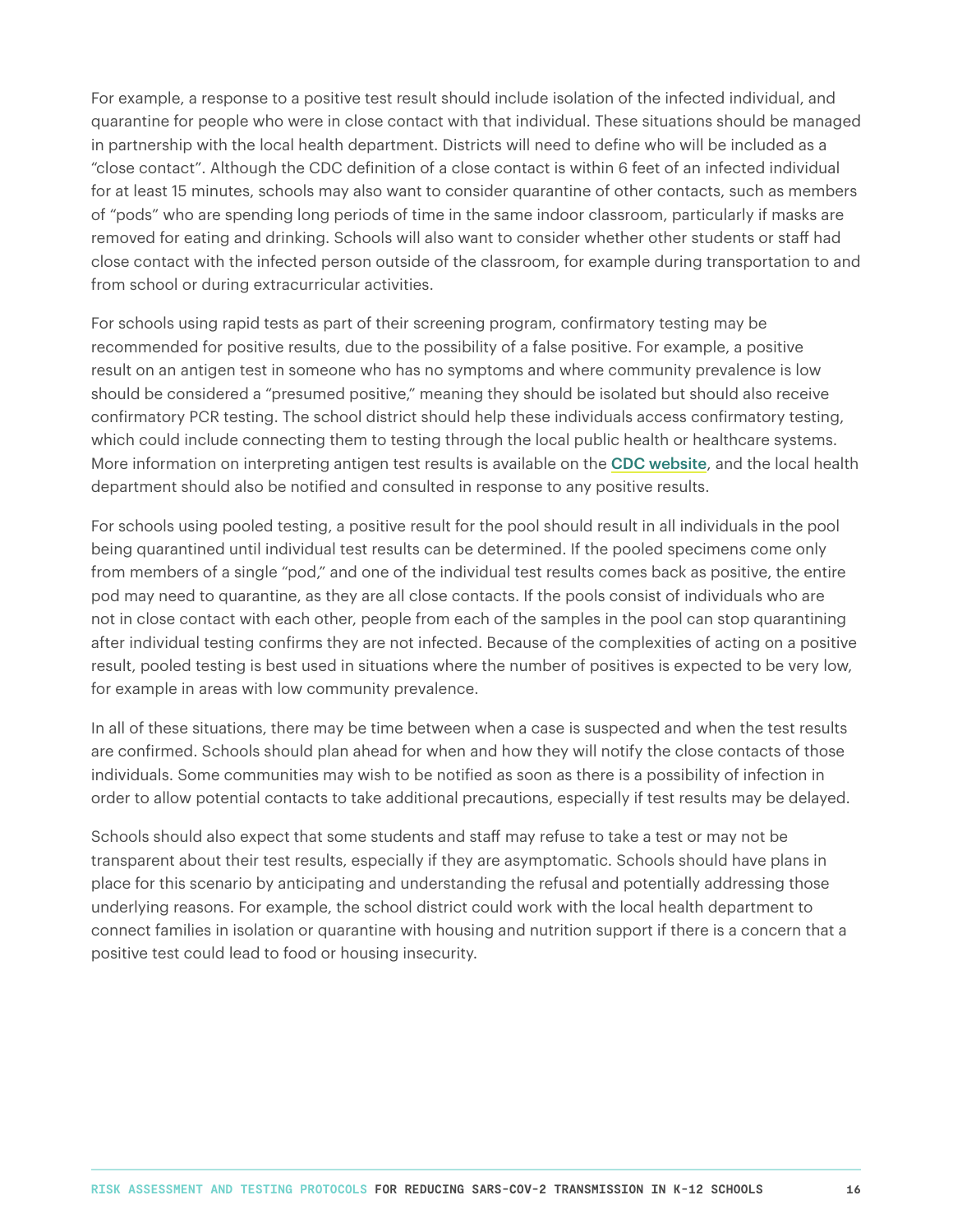## **Clear Communication**

A successful testing program will require leadership and community support. Clear communication about the purpose and limitations of the program should be developed, including stressing that testing is one part of a combination of mitigation measures that must be used in concert for maximum effectiveness. These plans should clearly explain that false negatives and false positives are expected, and describe plans for how to manage those results. The plans discussed above for responding to presumed or confirmed infections should be clearly laid out and communicated before the testing program begins.

Schools should also clearly communicate how they will determine if the school needs to close inperson learning to contain an outbreak. This will primarily depend on [assessment](https://www.nytimes.com/2020/08/03/us/school-closing-coronavirus.html) by school officials in partnership with the local health department. Scenarios that may warrant the closure of in-person learning include in-school transmission, indicating that current mitigation measures are not working, or increasing incidence in the community. Schools should also draft a communication plan, including templates for communication to families, that will be disseminated if there is an exposure, case, or outbreak. Plans for continuing learning, for example through remote instruction, should also be prepared in advance and shared in case a closure is needed.

Effective communication must be tailored to the school and community. By removing barriers to testing and being responsive to community-specific needs, such as advertising testing options in multiple languages and working with the local health department to provide wrap-around services to support families in isolation and quarantine, community trust in the testing program will likely increase. Schools should reassure staff and students that these protocols are consistent with recommendations from CDC or the local health department, but that processes may be modified as more evidence develops.

### **Incorporating new science**

The availability of high quality information and analyses from K-12 school reopenings in the U.S. is currently restricted to independently-created dashboards with data from a [limited number of voluntarily](https://statsiq.co1.qualtrics.com/public-dashboard/v0/dashboard/5f62eaee4451ae001535c839#/dashboard/5f62eaee4451ae001535c839?pageId=Page_1ac6a6bc-92b6-423e-9f7a-259a18648318
)  [participating schools](https://statsiq.co1.qualtrics.com/public-dashboard/v0/dashboard/5f62eaee4451ae001535c839#/dashboard/5f62eaee4451ae001535c839?pageId=Page_1ac6a6bc-92b6-423e-9f7a-259a18648318
) or [anonymous submissions by school personnel](https://public.tableau.com/profile/jon.w1876?fbclid=IwAR2cW3O_WiyP4QR8dyyaJ0M4RmxhWTTY_VbJYvr4KDqRhlhD0fmvhpYePfk#!/vizhome/COVID-19USSchools/Dashboard1), supplemented by a small number of school reopening case studies in the academic literature. This sparse body of evidence should be expanded to support the development of best practices for safe reopening. The findings of these studies should be shared as soon as possible to inform reopening decisions by other school leaders. School administrators, public health departments, and researchers should work together to collect, analyze, and publish data on K-12 school reopening. Data that should be prioritized for collection include aggregate metrics at the school, district, county, state, and national levels on cases and outbreaks in schools, including detailed information on mitigation and response measures (including testing) in place. In addition, real-world evidence on the sensitivity and specificity of diagnostic and screening testing is needed, particularly in both symptomatic and asymptomatic children and asymptomatic adults. Studies to determine the relationship between infectiousness and viral load are also needed. School leaders and researchers should comply with relevant privacy and human subjects research requirements when undertaking this research.